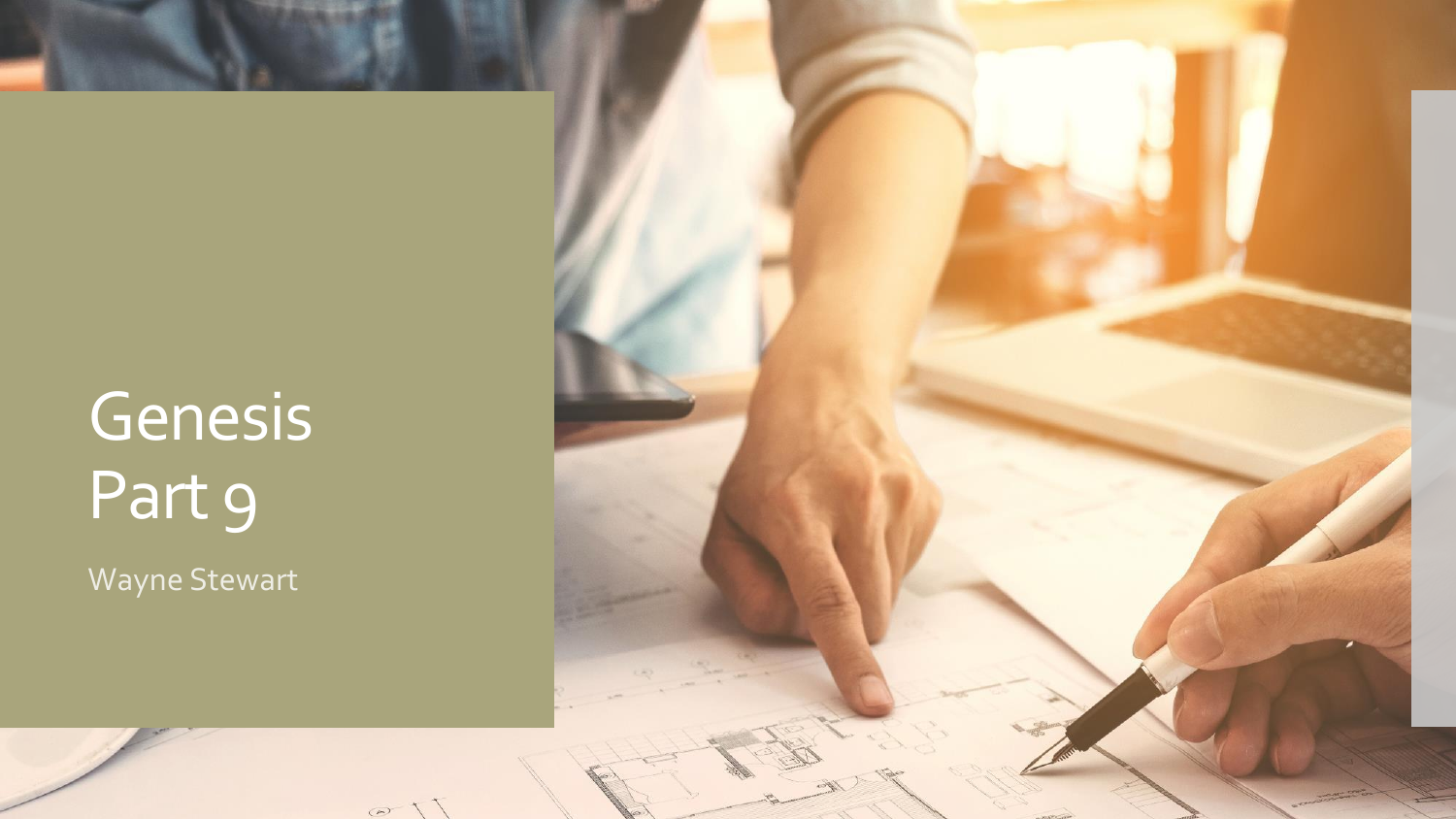### Only herb to eat before the flood?

- KJV **Genesis 9:1**And God blessed Noah and his sons, and said unto them, Be fruitful, and multiply, and replenish the earth.
- ÷, <sup>2</sup> And the fear of you and the dread of you shall be upon every beast of the earth, and upon every fowl of the air, upon all that moveth *upon* the earth, and upon all the fishes of the sea; into your hand are they delivered.
- $\ddot{\phantom{0}}$ <sup>3</sup> Every moving thing that liveth shall be meat for you; even as the green herb have I given you all things.
- ÷, <sup>4</sup> But flesh with the life thereof, *which is* the blood thereof, shall ye not eat.
- (Gen. 9:1-4 KJV)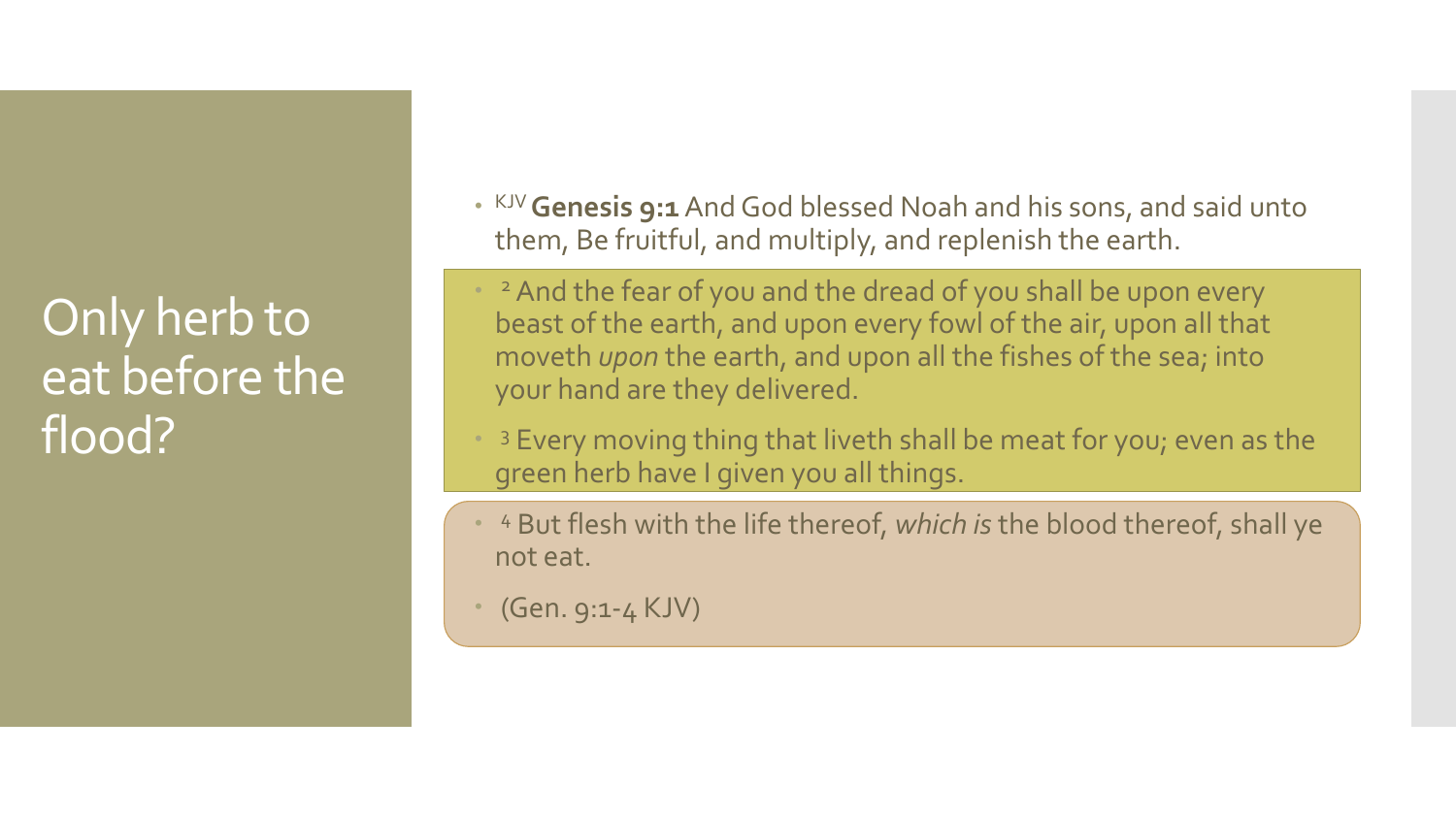

#### **1:28-29**

 <sup>28</sup> And God blessed them, and God said unto them, Be fruitful, and multiply, and replenish the earth, and subdue it. and have dominion over the fish of the sea, and over the fowl of the air, and over every living thing that moveth upon the earth.

 $\ddot{\phantom{0}}$ <sup>29</sup> And God said, Behold, I have given you every herb bearing seed, which *is*  upon the face of all the earth, and every tree, in the which *is* the fruit of a tree yielding seed; to you it shall be for meat. (Gen. 1:28-29 KJV)

**9:1-4**

- $\ddot{\phantom{0}}$ KJV **Genesis 9:1** And God blessed Noah and his sons, and said unto them, Be fruitful, and multiply, and replenish the earth.
- $\ddot{\phantom{0}}$ <sup>2</sup> And the fear of you and the dread of you shall be upon every beast of the earth, and upon every fowl of the air, upon all that moveth *upon* the earth, and upon all the fishes of the sea; into your hand are they delivered.
- $\ddot{\phantom{0}}$ <sup>3</sup> Every moving thing that liveth shall be meat for you;
- even as the green herb have I given you all things.
- $\ddot{\phantom{0}}$ <sup>4</sup> But flesh with the life thereof, *which is* the blood thereof, shall ye not eat.
- (Gen. 9:1-4 KJV)

#### Prohibition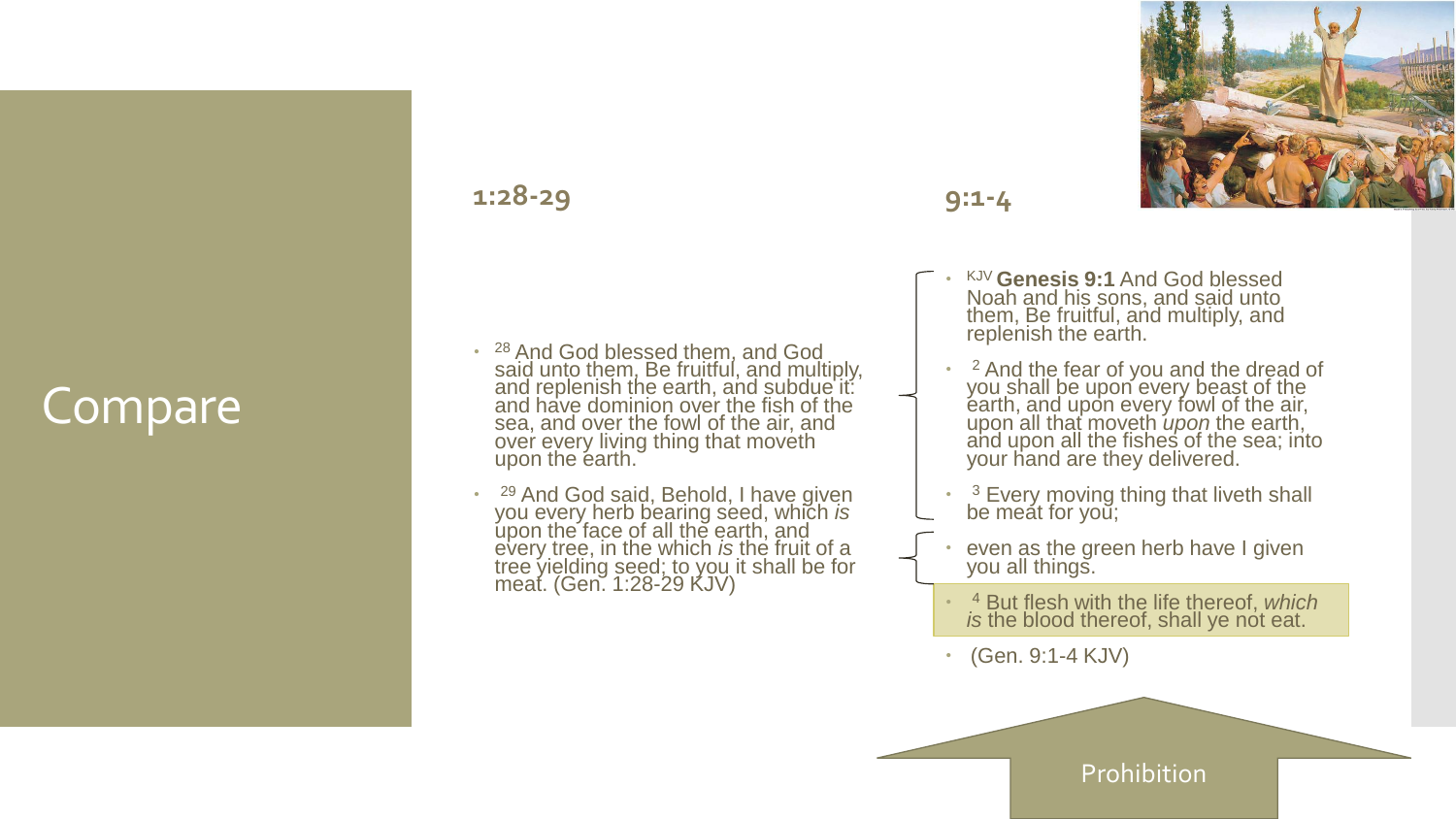## Conclusions

- The state of things prior to the flood is repeated in order to point out an important prohibition.
- God made human beings to be OMNIVORES from the beginning this continued into the post flood period.
- The ability to find healing for death was now gone
	- The way to the tree of life was previously guarded.
	- By means of the flood the tree was likely destroyed.
- The animals were to be dominated and subdued from the beginning!!
- There was death (in the creation) before the fall with potential death for man also BUT "death by sin" came in through the fall by ADAM.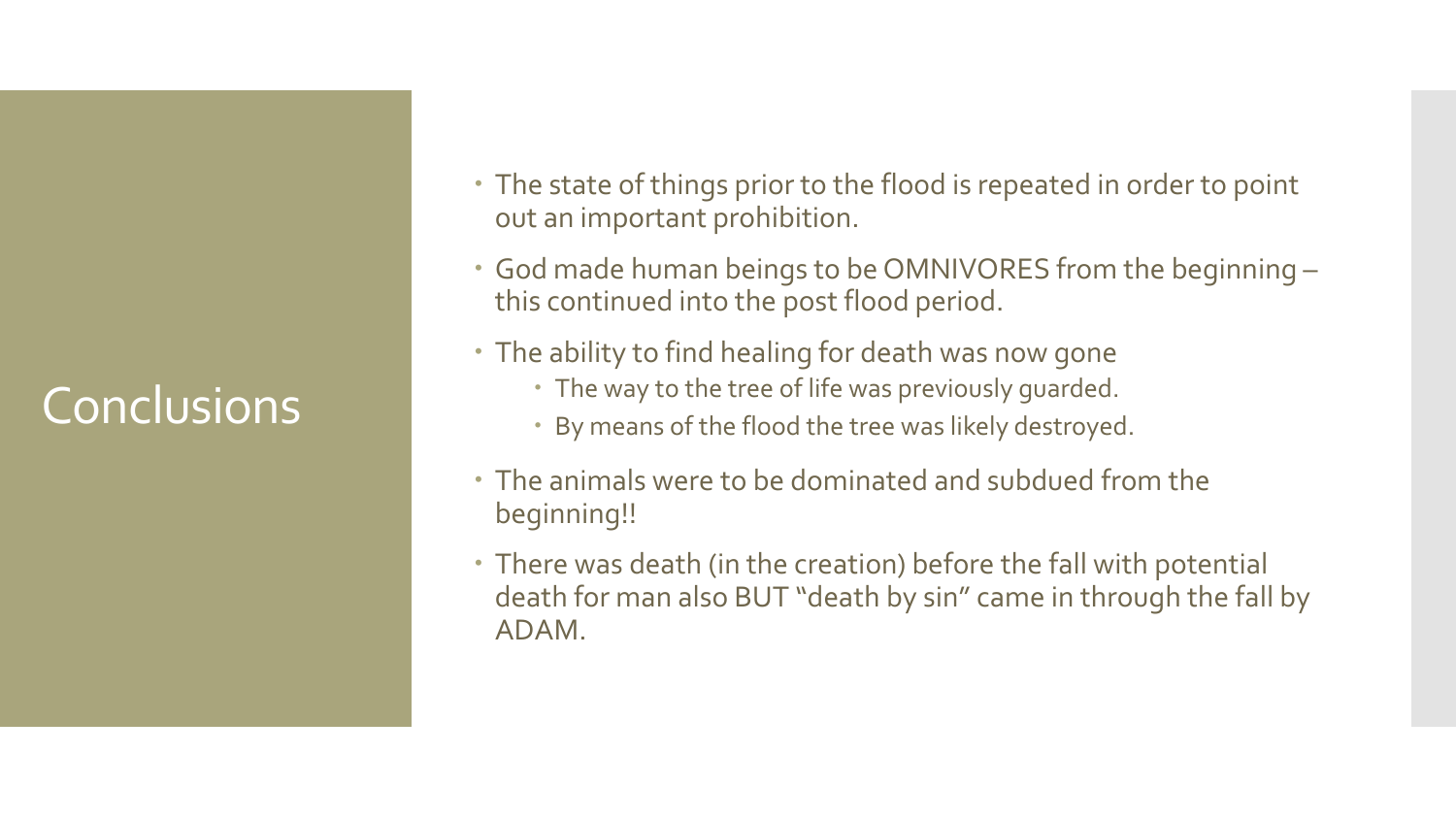ADAM

Gen. 2:19-21, 23; 3:8-9, 17, 20-21; 4:1, 25; 5:1-5; Deut. 32:8; Jos. 3:16; 1 Chr. 1:1; Job 31:33; Lk. 3:38; Rom. 5:14; 1 Cor. 15:22, 45; 1 Tim. 2:13-14; Jude 1:14

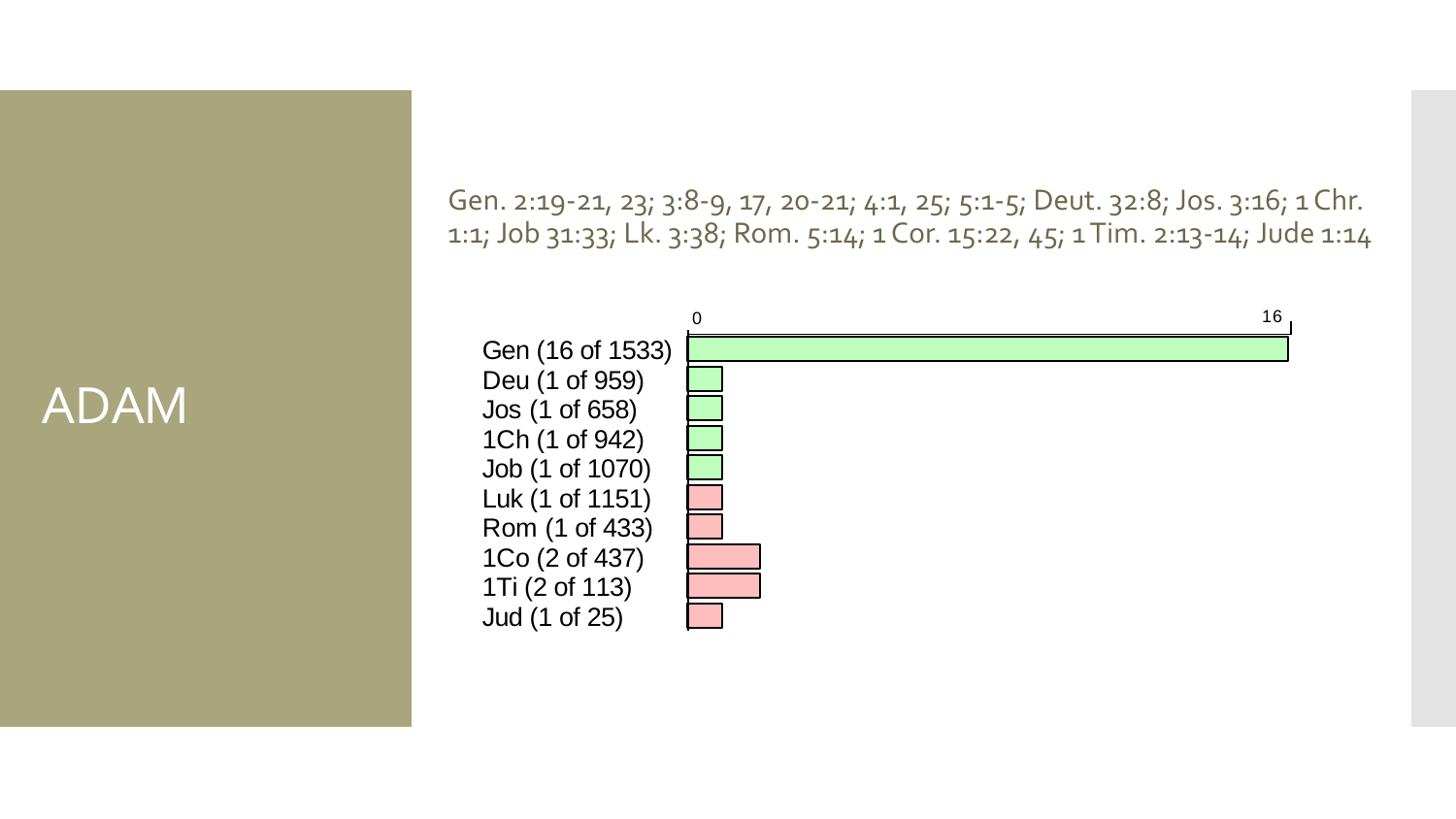### Does man still have free will

- There was no fallen nature to corrupt man's will before the FALL of Adam.
- Man had free will
- Did man loose his free through the fall so that he is now bound with a hardened heart and must be regenerated before he can respond to the gospel?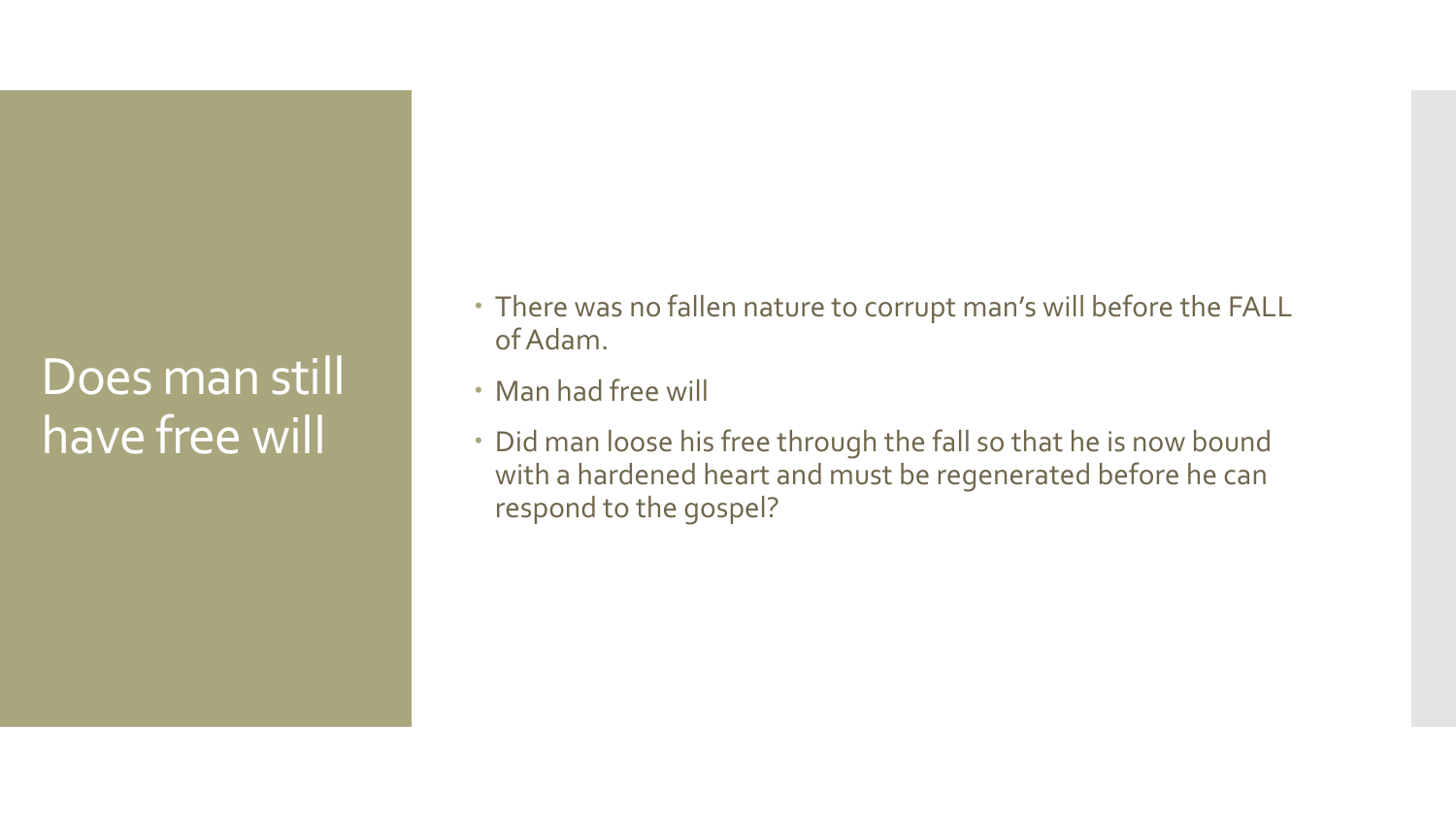## John 6:44

. KJV **John 6:44** No man can come to me, except the Father which hath sent me draw him: and I will raise him up at the last day.

 TBT **John 6:44** οὐδεὶς δύναται ἐλθεῖν πρός με, έὰν μὴ ὁ πατὴρ ὁ πέμψας με ἑλκύση αὐτόν, καὶ ἐγὼ ἀναστήσω αὐτὸν τῆ ἐσχάτη ἡμέρα.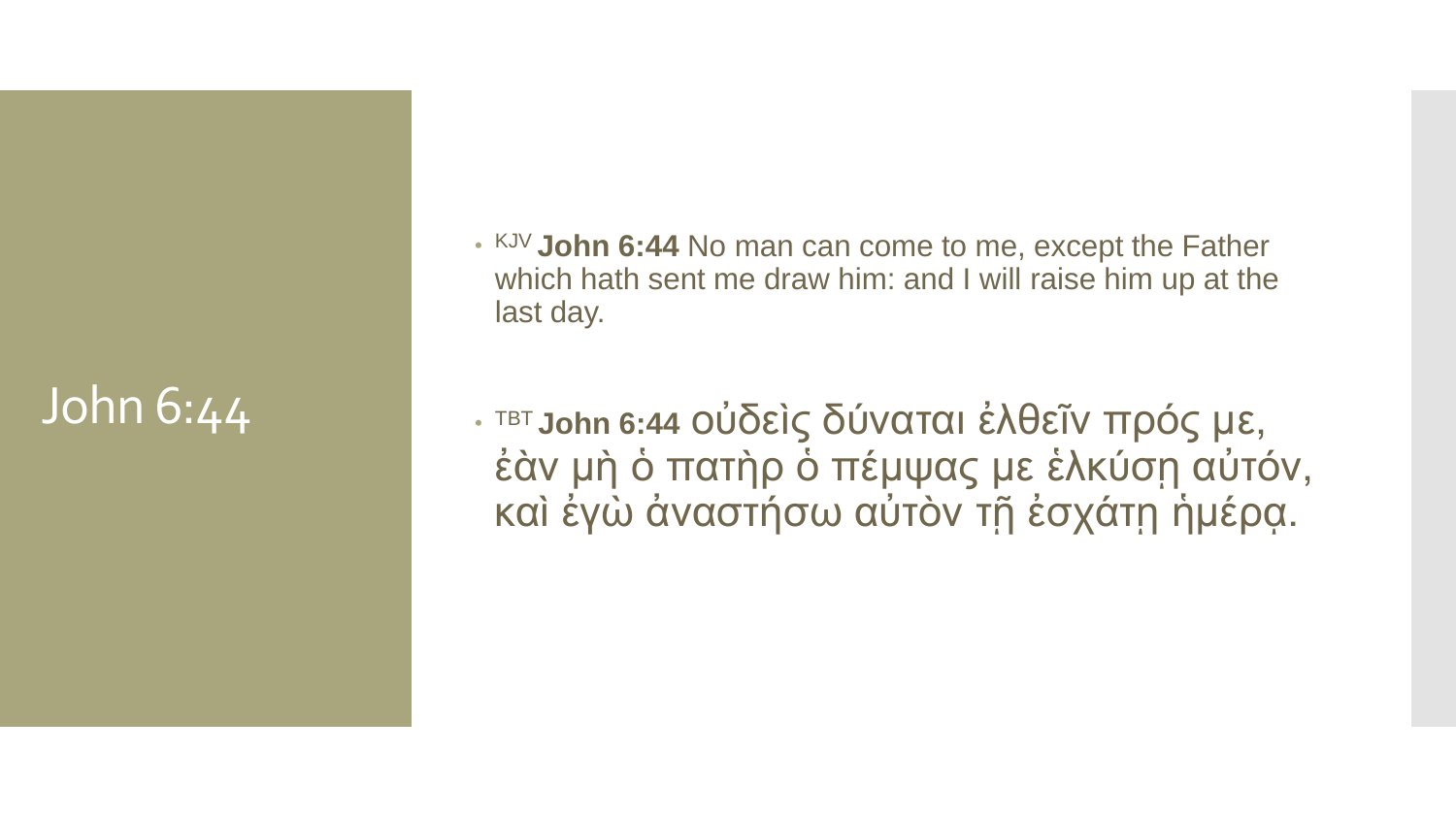### The "STATE" of Israel

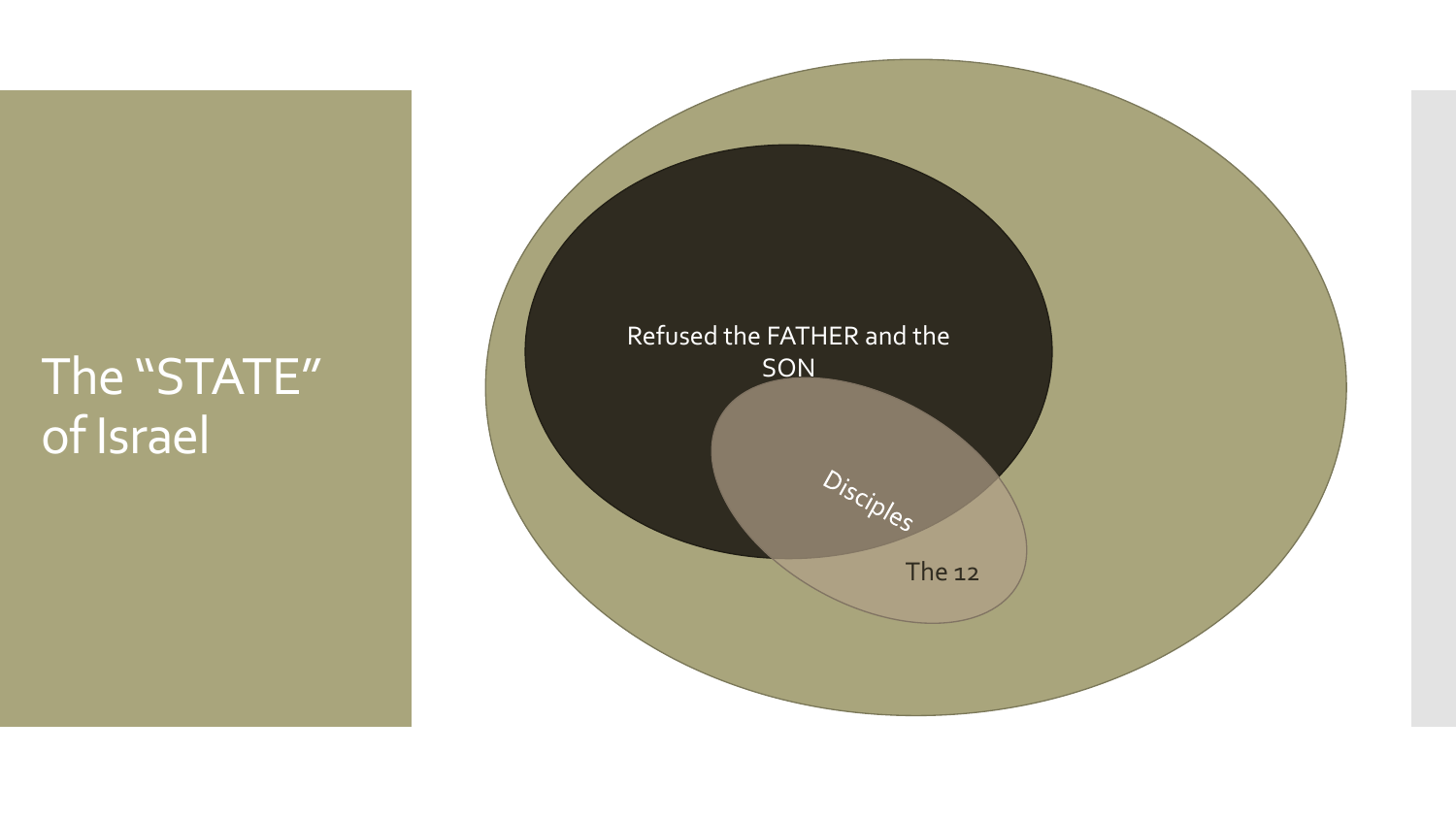John 6.45 **Believe the FATHER –Believe the SON**